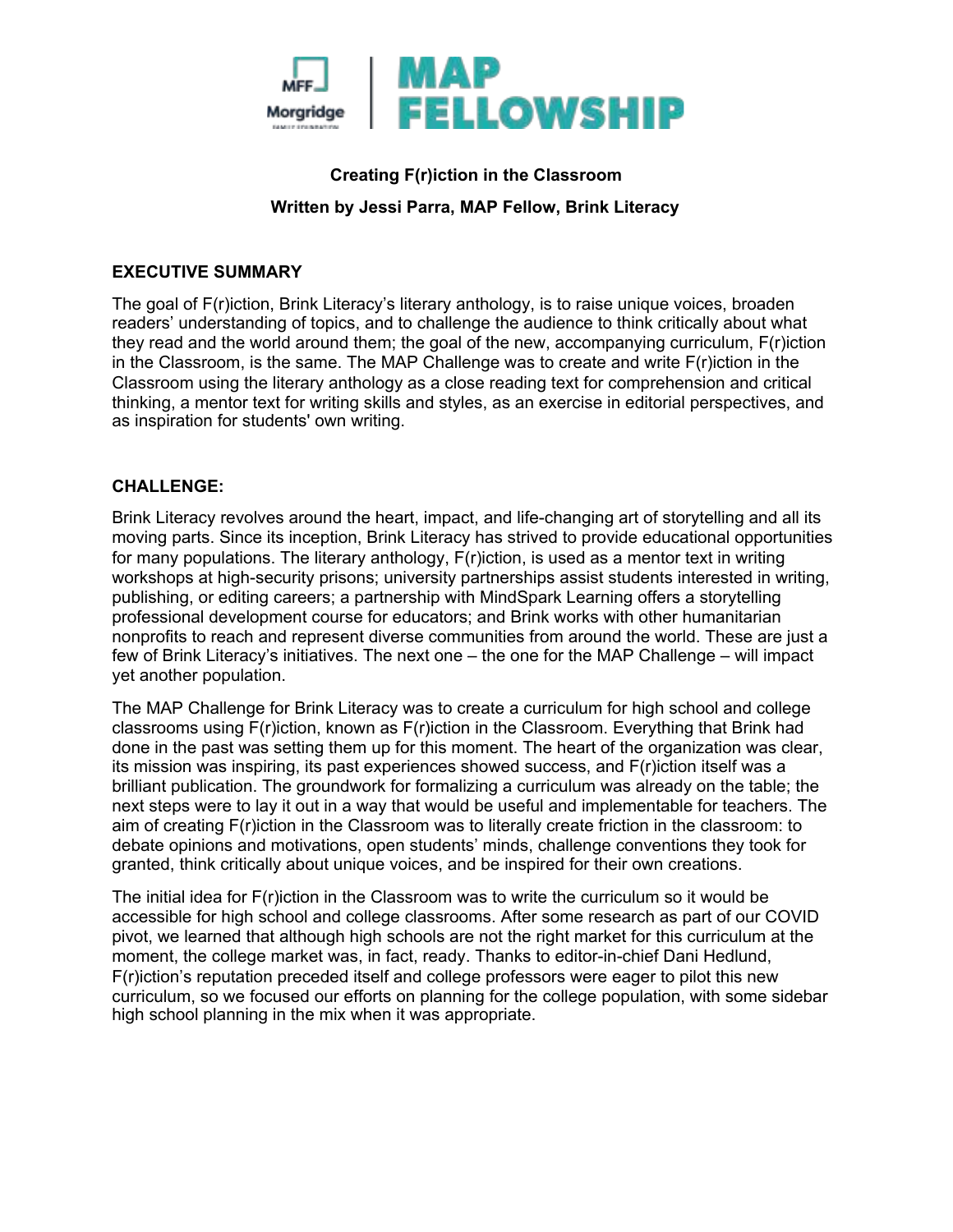

### **APPROACH:**

Dani and I both had ideas about what the curriculum would need, but the most important people we could talk to would be the people delivering it: educators. We started by doing a bit of market research on what teachers would want or need in a new curriculum. We learned that college professors have a lot more freedom with the books they use and fewer budget constraints when it came to buying books or curriculum. High schools had a much more rigorous and lengthy vetting process for new literature to be used in classrooms, and during the time of COVID, teachers were in no position – personally or professionally – to take on the project of pushing a new curriculum through a school board, to pilot something brand new when standards were trying to be met virtually, or to ask schools for more money for books or curriculum. Further, high school educators were rightly concerned about engaging students, who didn't know the teacher or each other, virtually with literature designed to create debate, passion, dissent, and reflection. After hearing what high school teachers had to say, Dani and I decided to focus on a college-level curriculum for composition and creative writing classes.

After choosing our audience, we began to discuss what the final product should look like: What do college-level classes need? What components should be included? How much of the class is unpacking the text and how much is writing? What about the kids interested in the publishing industry? What tips can we offer that make the class more engaging? What will the curriculum page look like and how much room do we really have? To help answer some of these questions, I met with some other Brink team members that could help guide me in the right direction and further solidified the vision for the curriculum. After a few iterations and drafts, we came up with a workable model. We also decided that eventually we would like to involve the authors themselves, since they would have deep insight and unique ideas on what the curriculum should include.

After we decided on the format and components, I had the immense joy of reading the Monsters issue of F(r)iction and writing the curriculum for it. I wanted the discussion and writing prompts to be more than basic comprehension questions; I wanted students to look further into the character's background, to recognize different perspectives, to make connections, to reflect on how pieces both did and didn't fit into students' previous schemas, and to evaluate motivations and turning points. I tried to look at the pieces from both a professor and student point of view, finding small, yet vital sentences and broad, but poignant themes. I also tried to find other ways for students to engage with the curriculum, providing strategies for movement around the classroom, ideas for teamwork, and opportunities to include the visual arts.

Writing a curriculum is a learning process from start to finish. As more people look at it, components are tweaked, elements are added, wording is changed, ideas are flushed out, and we realize things we forgot – that's all part of the approach and process. It's impossible to approach curriculum as a "one-and-done" deal, because there will constantly be elements that need adjustment. The practical approach of doing market research, taking meetings, defining a deliverable, and writing drafts of the curriculum is important, but approaching curriculum-writing in the spirit of flexibility, openness, feedback, and improvement is also a vital piece.

## **OPPORTUNITY:**

The F(r)iction in the Classroom curriculum will allow Brink Literacy to reach a wider array of readers. Although F(r)iction already has a large reader base and is used in some classrooms,